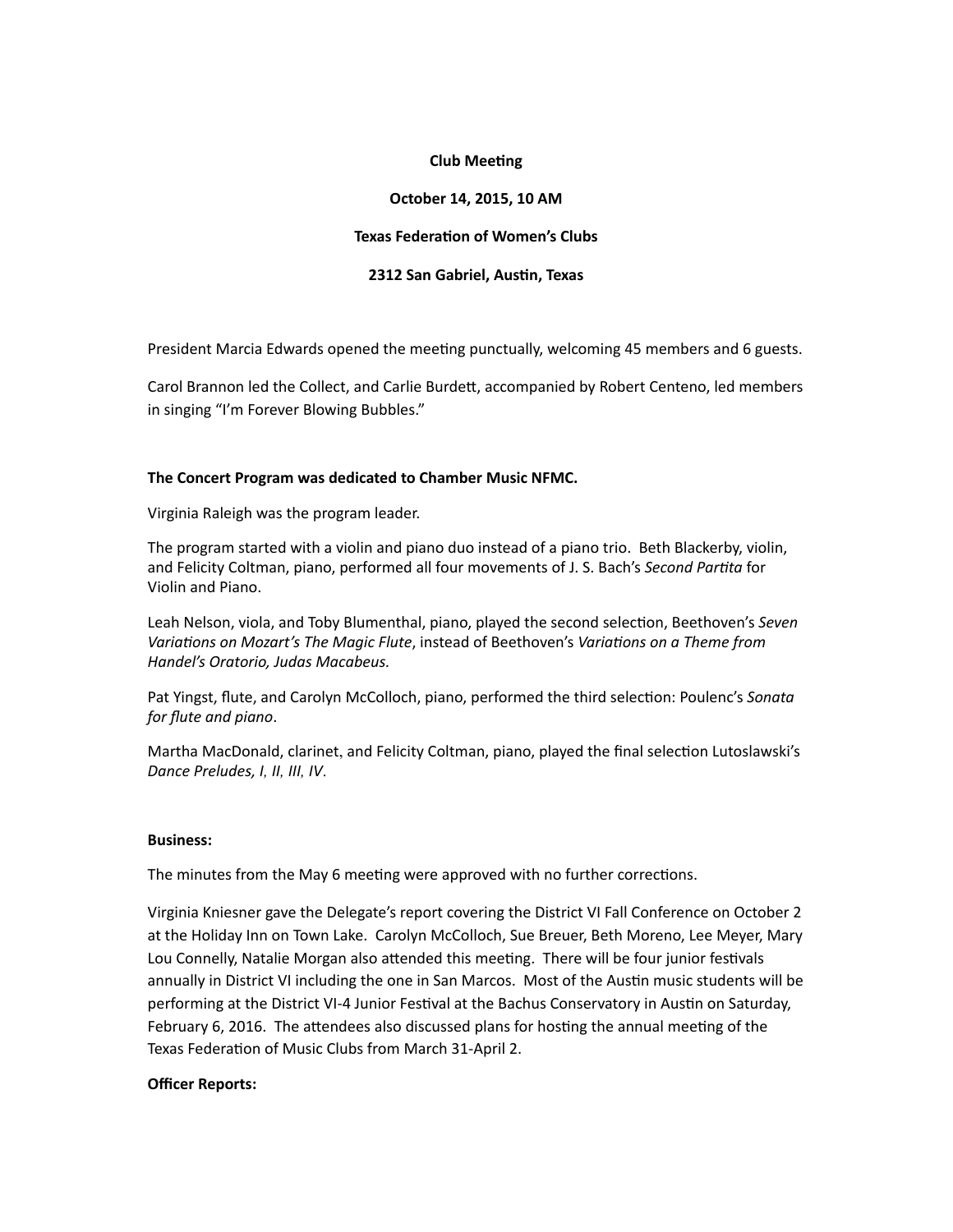President Marcia Edwards gave her report. She reminded people about her email message regarding goals and objectives for WMMC. She encouraged everyone to take an index card and write down an objective that would support one or more of the goals. Emailing objectives is fine, too. The three goals represent the past, present, and future of WMMC. The objectives should be SMART: Specific, Measurable, Attainable, Resources (available), and Timeline (reasonable). Marcia also explained that she plans to bring a candy dish for each meeting in memory of her mother.

Ashley Eledge was honored as WMMC's photographer for over 30 years. He will turn 91 on October 31. The group sang "Happy Birthday" to Ashley with Kathryn Govier at the piano and Katharine Shields leading the singing.

Marcia encouraged members to notify Sarah Harriman if someone needs a ride to the WMMC meetings. Sarah will try to match the member with a ride.

Treasurer Katharine Shields distributed the Budget report. She said that fewer and fewer CDs are being kept. As they mature the money is reinvested in the Vanguard Wellington Fund, which has a higher yield. Katharine moved that the Budget be approved by the membership. Katie Kerwin seconded the motion. The Budget was approved.

## **Standing Committee Reports:**

Gloria Hooper, Chair of the Yearbook Committee, announced that an *Errata* sheet was available near the sign-in desk.

There were no additional officer reports or standing committee reports.

#### **Announcements:**

Angela Smith announced that there is a film being produced to go along with her book about female drummers. She already has showing engagements scheduled for New York and Nashville. Her book was featured during last year's WMMC book review sessions.

Carol Brannon is organizing programs at nursing homes and similar facilities between Thanksgiving and Christmas. If you are interested in performing at these programs, please let her know.

Mary Lou Connelly announced that she had Texas Federation of Music Clubs pins for sale. The regular blue one is \$3.00, and the white Centennial pin is \$10.00. Mary Lou sold some of these pins at the October 2 District VI Conference.

Angela Smith announced an upcoming performance by the St. Edward's University Orchestra this Sunday, October 18 at 7:30 p.m. at Jones Auditorium in the Ragsdale Center on campus.

Marcia Edwards announced the live broadcast of the Met's production of Verdi's Otello this Saturday, October 17 at 11:55 a.m. at the Arbor Regal Cinema on Great Hills Trail.

#### **Recognition of Guests:**

The president warmly greeted all three guests. Marcia made the first guest announcement for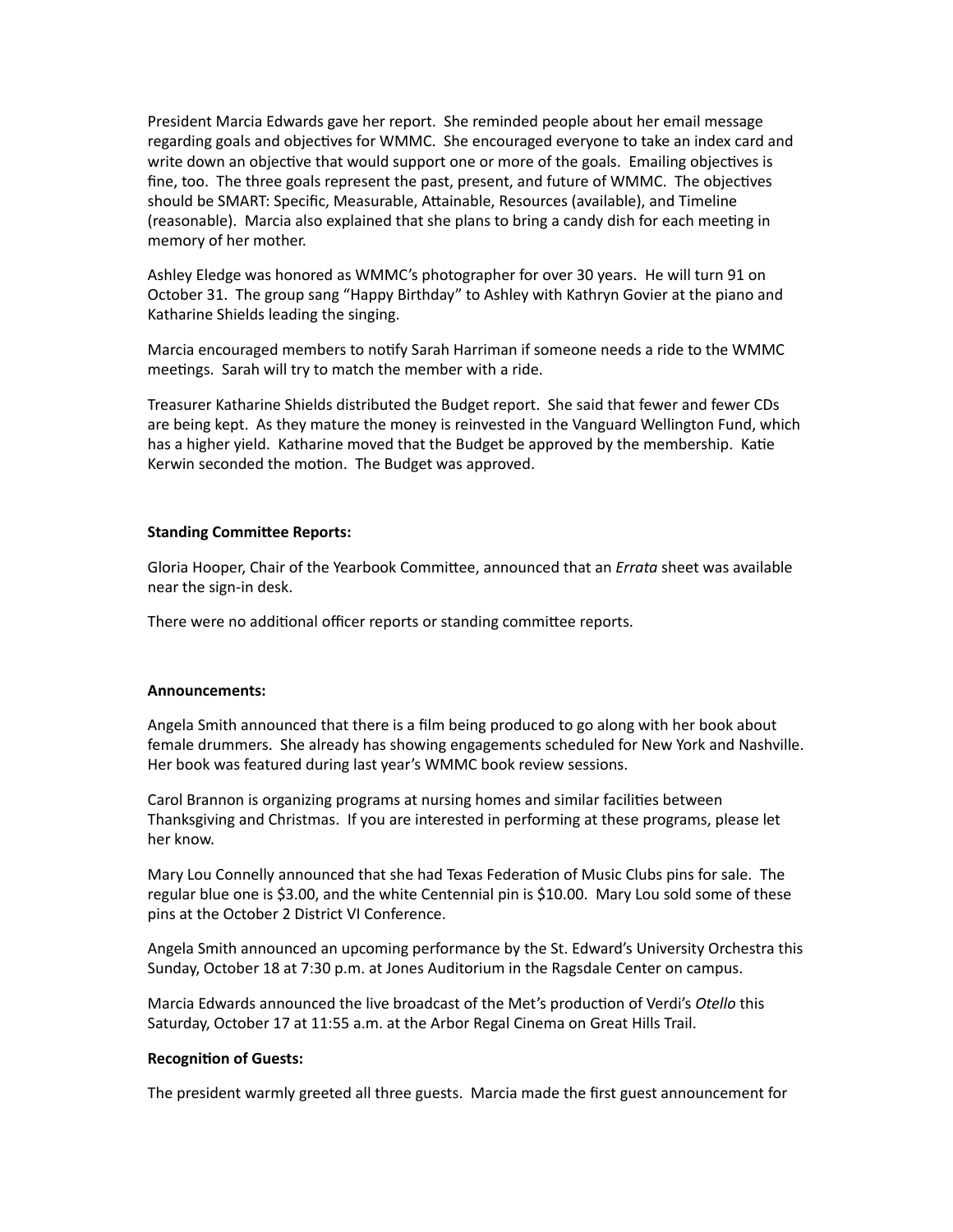Doris Jean Tyler. Pat Yingst introduced Dana Prater who will be performing with her here in February. Bill Yick introduced his wife Laresa.

The meeting was adjourned at 11:30 AM.

Submitted by

Virginia Kniesner,

Recording Secretary

**\*Dedicated to Chamber Music NFMC**

**October 14, 2015**

Program Leader: Virginia Raleigh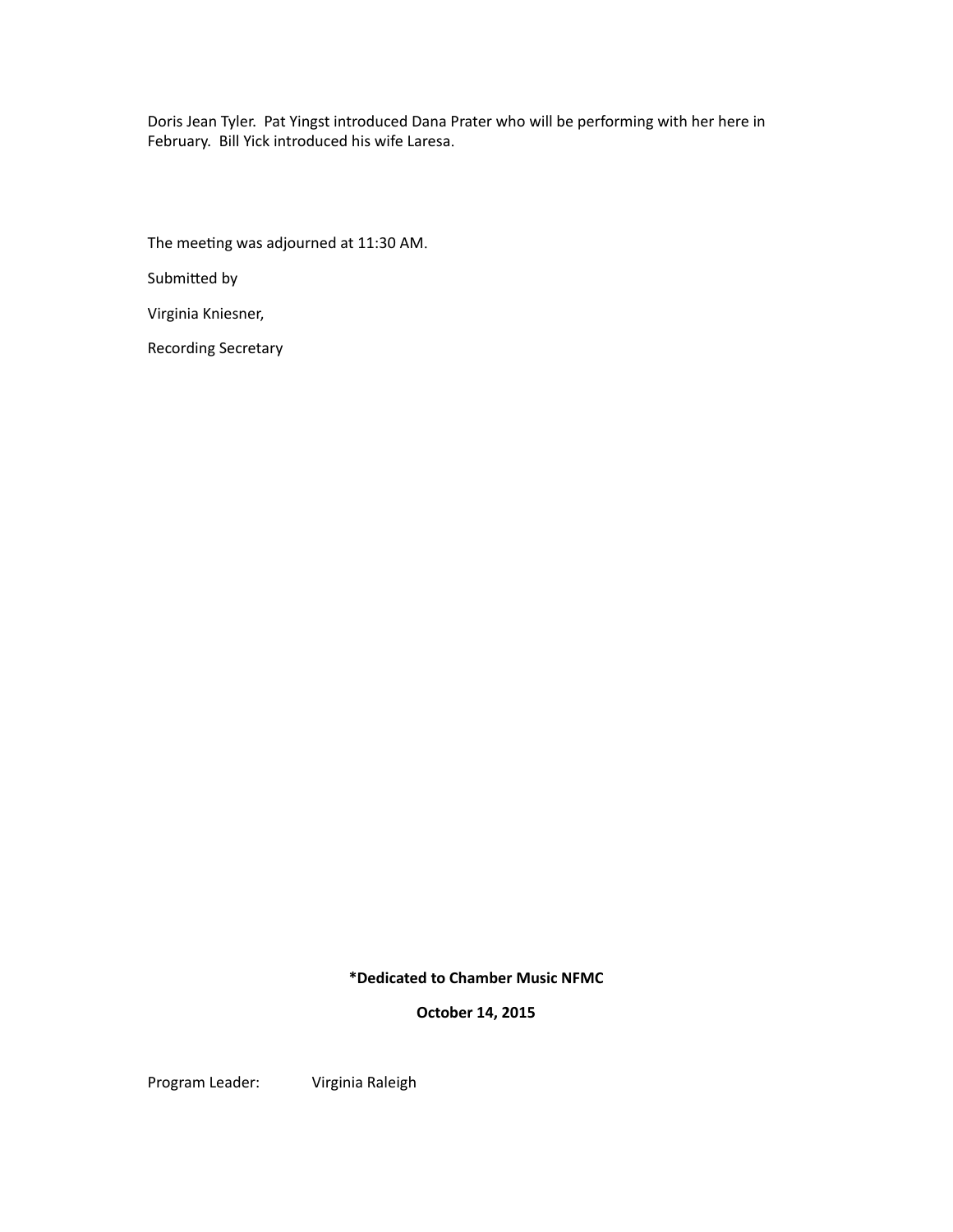Collect Leader: Carol Brannon

Together We Sing: **I'm Forever Blowing Bubbles** (p. 10)

Carlie Burdett, leader

Robert Centeno, piano

# **Program**

Second Par3ta for Violin and Piano J. S. Bach (1685-1750) 

Adagio

Allegro

Andante

Presto

\*\*Beth Blackerby, violin

Felicity Coltman, piano

Seven Variations on Mozart's The Magic Flute Ludwig van Beethoven (1770-1827)

\*\*Leah Nelson, viola

Toby Blumenthal-Phillips, piano

Sonata for Flute and Piano **by Example 20** Francis Poulenc (1899-1963)

Allegretto malincolico

Cantalena

Pat Yingst, flute

Carolyn McColloch, piano

Dance Preludes **Dance Preludes Contract Contract Contract Contract Contract Contract Contract Contract Contract Contract Contract Contract Contract Contract Contract Contract Contract Contract Contract Contract Contract** 

I, II, III, IV

Martha MacDonald,, clarinet

Felicity Coltman, piano